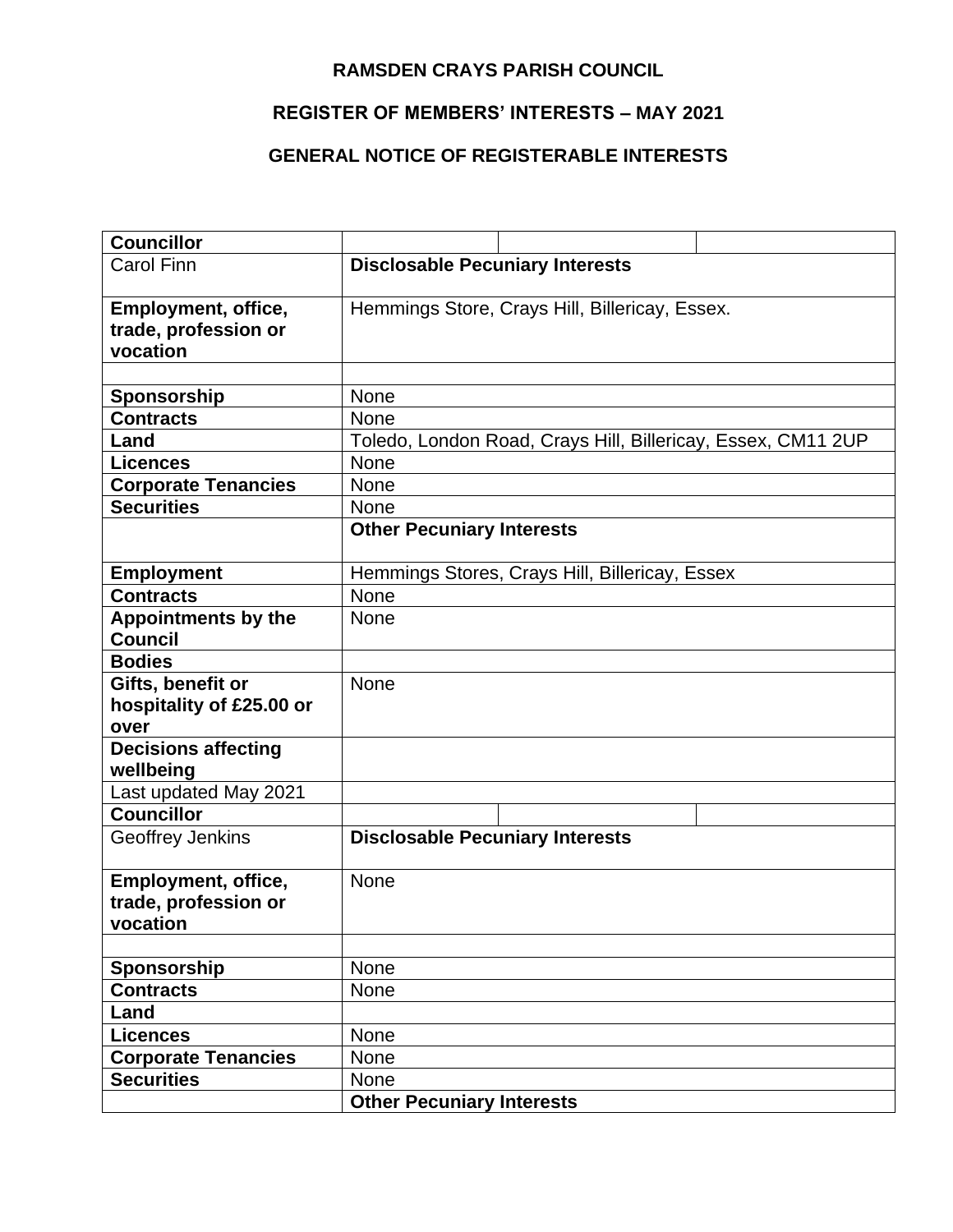| <b>Employment</b>                                 | None                                                        |
|---------------------------------------------------|-------------------------------------------------------------|
| <b>Contracts</b>                                  | None                                                        |
| Appointments by the                               |                                                             |
| <b>Council</b>                                    |                                                             |
| <b>Bodies</b>                                     | None                                                        |
| Gifts, benefit or                                 | <b>None</b>                                                 |
| hospitality of £25.00 or                          |                                                             |
| over                                              |                                                             |
| <b>Decisions affecting</b>                        |                                                             |
| wellbeing                                         |                                                             |
| Last updated May 2021                             |                                                             |
| <b>Councillor</b>                                 |                                                             |
| <b>Michael Kirby</b>                              | <b>Disclosable Pecuniary Interests</b>                      |
|                                                   |                                                             |
| Employment, office,                               | <b>Builder</b>                                              |
| trade, profession or                              |                                                             |
| vocation                                          |                                                             |
|                                                   |                                                             |
| Sponsorship                                       | None                                                        |
| <b>Contracts</b>                                  | None                                                        |
| Land                                              | Highlands, London Road, Crays Hill, Billericay, Essex, CM11 |
|                                                   | 2UP                                                         |
| <b>Licences</b>                                   | None                                                        |
| <b>Corporate Tenancies</b>                        | <b>None</b>                                                 |
| <b>Securities</b>                                 | None                                                        |
|                                                   | <b>Other Pecuniary Interests</b>                            |
|                                                   |                                                             |
| <b>Employment</b>                                 |                                                             |
| <b>Contracts</b>                                  | <b>None</b>                                                 |
| <b>Appointments by the</b>                        | <b>None</b>                                                 |
| <b>Council</b>                                    |                                                             |
| <b>Bodies</b>                                     |                                                             |
| Gifts, benefit or                                 | None                                                        |
| hospitality of £25.00 or                          |                                                             |
| over                                              | <b>None</b>                                                 |
| <b>Decisions affecting</b>                        |                                                             |
| wellbeing                                         |                                                             |
| <b>Last updated May 2021</b><br><b>Councillor</b> |                                                             |
| David McPherson-Davis                             |                                                             |
|                                                   |                                                             |
|                                                   | <b>Disclosable Pecuniary Interests</b>                      |
| <b>Employment, office,</b>                        |                                                             |
| trade, profession or                              |                                                             |
| vocation                                          |                                                             |
|                                                   |                                                             |
| Sponsorship                                       | None                                                        |
| <b>Contracts</b>                                  | None                                                        |